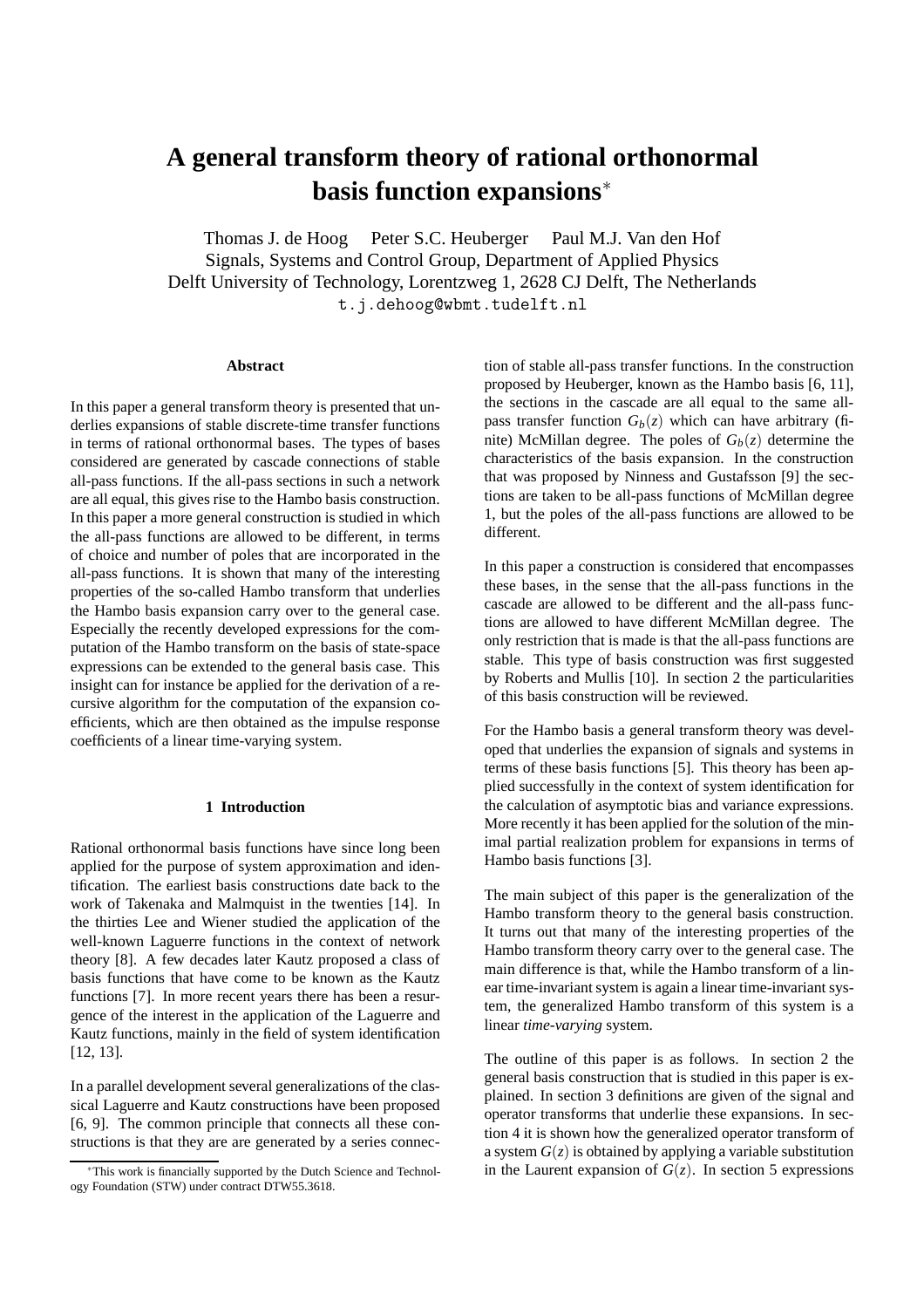are derived by which, on the basis of a minimal state-space realization of  $G(z)$ , a corresponding minimal state-space realization of its operator transform can be computed. It is also shown how this last result can be applied for the calculation of the expansion coefficients of the system  $G(z)$ .

## **Notation**

- *H*<sup>2</sup> The space of scalar, discrete-time, stable *proper* transfer functions.
- *H*<sub>2−</sub> The space of scalar, discrete-time, stable, *strictlyproper* transfer functions.
- $\ell_2^n(J)$  The space of square summable vector sequences of dimension *n*, with *J* denoting the index set.
- $[X,Y]$   $\sum_{k=1}^{\infty} X(k)Y^{T}(k) = \frac{1}{2\pi i} \oint X(z)Y^{*}(1/z) \frac{dz}{z}$ with  $X \in \ell_2^{n_x}, Y \in \ell_2^{n_y}$ .
- $\prod_{j=l}^{k} X_j$  *X<sub>k</sub>X<sub>k−1</sub>* ···*X<sub>l+1</sub>X<sub>l</sub>*. For *l* > *k* it is equal to identity.
	- **P***<sup>X</sup>* Orthogonal projection onto the space *X*.

## **2 Basis construction**

The starting point of the general orthonormal basis construction considered in this paper is the selection of a sequence of stable all-pass functions  ${G_{b,k}(z)}_{k \in \mathbb{N}}$ . Given a set of  $n_{b,k}$ stable poles (with  $n_{b,k}$  some finite number) an all-pass function *Gb*,*<sup>k</sup>* is defined as

$$
G_{b,k}(z) = \prod_{j=1}^{n_{b,k}} \frac{1 - \xi_{k,j}^* z}{z - \xi_{k,j}}.
$$

For the construction of the basis, balanced realizations  $(A_{b,k}, B_{b,k}, C_{b,k}, D_{b,k})$  of the all-pass functions  $G_{b,k}(z)$  are used. Defining the input-to-state transfer functions  $\phi_k(z)$  =  $(zI - A_{b,k})^{-1}B_{b,k}$ , we construct the vector valued functions *Vk*(*z*):

$$
V_k(z) = \phi_k(z) \prod_{j=1}^{k-1} G_{b,j}(z).
$$
 (1)

**Proposition 1** *The functions*  $V_k(z)$  *with*  $k \in \mathbb{N}$  *constitute an orthonormal basis of H*<sub>2−</sub> *in the sense that*  $\llbracket V_i(z), V_j(z) \rrbracket = 0$ *if*  $i \neq j$  and  $I_{n_i}$  *if*  $i = j$ *, and any system*  $G(z) \in H_{2-}$  *can be uniquely represented by a sequence of coefficient vectors*  ${L_k}_{k \in \mathbb{Z}}$  *as in* 

$$
G(z) = \sum_{k=1}^{\infty} L_k^T V_k(z).
$$

The mutual orthonormality of the basis functions can easily be verified by means of residue calculus. Completeness in *H*<sub>2−</sub> can be proved along the lines of the analysis in [9].



**Figure 1:** Representation of the system  $G(z)$  as a cascade network of generalized orthonormal basis functions.

The representation of a system  $G(z)$  in terms of these basis functions can be viewed as a cascade network of balanced all-pass functions as is visualized in Figure 1. The output of the system is then equal to the sum of the states of the sections  $G_{b,k}$  multiplied by the coefficient vectors  $L_k^T$ .

By the isomorphic property of the *z*-transform, an orthonormal basis of the signal space  $\ell_2(\mathbb{N})$  is obtained by applying the inverse *z*-transform to the functions  ${V_k(z)}_{k \in \mathbb{Z}}$ . The corresponding time-domain basis functions are written as  $V_k(t)$ with index  $t \in \mathbb{N}$  denoting time.

Consider the series connection of a sequence of *k* balanced all-pass functions  $S_k$ . A state-space realization of  $S_k$  can be constructed from the realizations  $(A_{b,k}, B_{b,k}, C_{b,k}, D_{b,k})$  such that the basis function vectors  $V_k(z)$ , stacked in one large column, form precisely the input-to state transfer function of  $S_k$ . It can further be shown that this realization of  $S_k(z)$  is minimal and balanced.

# **Proposition 2** *[10]*

*Consider the system*  $S_k = \prod_{j=1}^k G_{b,j} = G_{b,k} \cdots G_{b,2} G_{b,1}$ . *Then for any*  $k > 1$  *it holds that*  $S_k$  *is an all-pass function that has a minimal balanced state-space realization*  $(A_k, B_k, C_k, D_k)$  which satisfies the recursive relation:

$$
\mathcal{A}_{k} = \begin{bmatrix} \mathcal{A}_{k-1} & 0\\ B_{b,k} \mathcal{C}_{k-1} & A_{b,k} \end{bmatrix} \qquad \mathcal{B}_{k} = \begin{bmatrix} \mathcal{B}_{k-1} \\ B_{b,k} \mathcal{D}_{k-1} \end{bmatrix}, \qquad (2)
$$

$$
\mathcal{C}_k = \begin{bmatrix} D_{b,k} \mathcal{C}_{k-1} & C_{b,k} \end{bmatrix} \qquad \mathcal{D}_k = D_{b,k} \mathcal{D}_{k-1}, \qquad (3)
$$

*with*  $(A_1, B_1, C_1, D_1) = (A_{b,1}, B_{b,1}, C_{b,1}, D_{b,1})$ *.* 

By construction the input-to-state transfer function of the system  $S_k$  is equal to

$$
\begin{bmatrix} V_1^T(z) & V_2^T(z) & \cdots & V_k^T(z) \end{bmatrix}^T,
$$

with  $V_i(z)$  as defined in (1). In time domain notation it therefore holds that

$$
V_k(t+1) = \begin{bmatrix} B_{b,k} \mathcal{C}_{k-1} & |A_{b,k} \end{bmatrix} \begin{bmatrix} V_1(t) \\ V_2(t) \\ \vdots \\ V_k(t) \end{bmatrix} + B_{b,k} \mathcal{D}_{k-1} \delta(t),
$$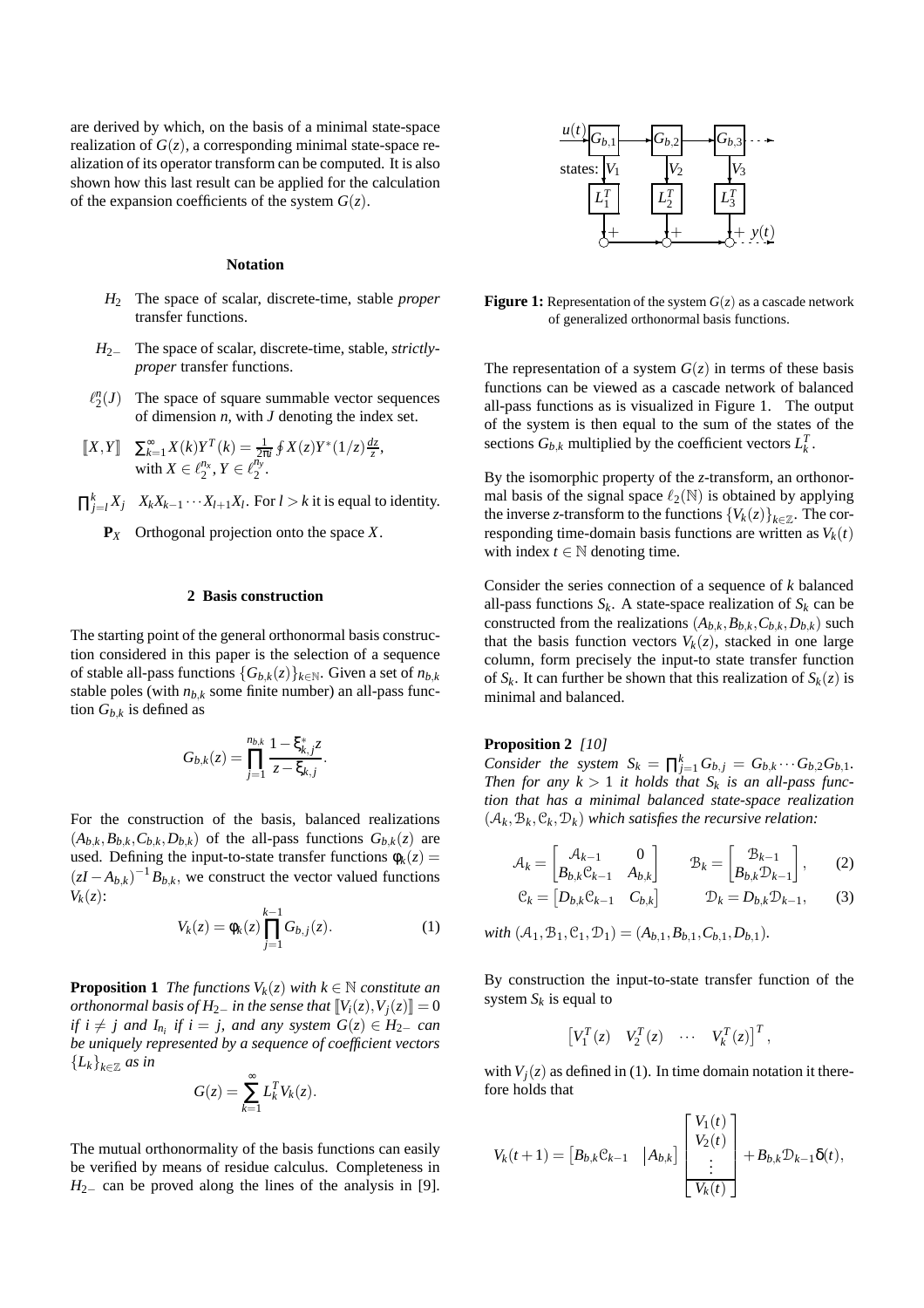where  $\delta(t)$  represents the unit pulse signal. This can also be stated as

$$
V_k(t+1) = B_{b,k} \sum_{j=1}^{k-1} \prod_{i=j+1}^{k-1} D_{b,i} C_{b,j} V_j(t) + A_{b,k} V_k(t)
$$
  
+  $B_{b,k} \prod_{j=1}^{k-1} D_{b,j} \delta(t)$ . (4)

This equation can be used to calculate the basis functions  $V_k$ in an efficient manner.

The basis construction of equation (1) generalizes the constructions that were mentioned in the introduction. Obviously, it closely resembles the Hambo basis construction [6, 5]. The main difference is that the all-pass functions in the cascade are allowed to be different. It should be noted that the Laguerre construction, which is basically a Hambo basis construction with  $n_b = 1$  is also a special case of (1). The generalized construction also subsumes the Ninness construction [9] which can be viewed as the special case in which the all-pass sections are single pole functions (McMillan degree 1). Supposing that the all-pass functions *G*<sub>*b*,*k*</sub> used in the construction have poles  $ξ$ *k*, then the Ninness basis can be generated according to (1) using the balanced realizations  $(\xi_k, \sqrt{1-|\xi_k|^2}, \sqrt{1-|\xi_k|^2}, -\xi_k^*)$ . For the case where  $n_{b,k} = 2 \forall k$  the construction (1) becomes equivalent to the general Kautz construction [7].

In the remainder of this paper it is assumed for notational convenience that the all-pass functions  $G_{b,k}$  and their realizations are real. The theory can be adapted to deal with complex all-pass functions without any difficulty [2].

#### **3 Signal and operator transforms**

In this section the fundamentals of the transform theory that underlies expansions in the generalized basis are given. This theory has its roots in the Hambo transform theory that was presented in [5].

Consider an arbitrary signal  $x \in \ell_2(\mathbb{N})$ . Because the functions  ${V_k(t)}$  constitute an orthonormal basis of the signal space  $\ell_2(\mathbb{N})$  the signal *x* can be expanded as,

$$
x(t) = \sum_{k=1}^{\infty} \mathcal{X}^{T}(k) V_{k}(t),
$$

with  $X(k)$  denoting the expansion coefficient vectors. The vector sequence  $\{X(k)\}_{k\in\mathbb{N}}$ , denoted by X for ease of notation, is the so called *signal transform* of the signal *x* taken with respect to the generalized basis. Note that the dimension of the coefficient vectors  $\mathfrak{X}(k)$  can change with index *k*, depending on the McMillan degree of the corresponding all-pass function  $G_{b,k}$ . The coefficients  $\mathfrak{X}(k)$  are obtained by taking inner products of  $x$  with the basis functions  $V_k$ :

$$
\mathcal{X}(k) = \sum_{t=1}^{\infty} V_k(t)x(t) = \llbracket V_k, x \rrbracket.
$$
 (5)

As in the "classical" Hambo setting [5], the *operator transform*, induced by the generalized basis in this case, is defined as follows.

**Definition 3** *The operator transform of a system*  $G \in H_2$ *, denoted by*  $\tilde{G}$ *, is defined as the operator that maps the input coefficient sequence* U *into the output coefficient sequence Y*, for all inputs  $u \in \ell_2(\mathbb{N})$  with y the corresponding outputs.

It is not difficult to see that  $\tilde{G}$  is a causal linear operator.

**Proposition 4** *Given*  $G \in H_2$  *and*  $u, v \in \ell_2(\mathbb{N})$  *such that*  $v =$ *Gu, it holds that*

$$
\mathcal{Y}(k) = \sum_{j=1}^{k} M_{k,j} \mathcal{U}(j),\tag{6}
$$

*with*

$$
M_{k,j} = \left[ \phi_k(z), \phi_j(z) \prod_{i=j}^{k-1} G_{b,i}(1/z) G(z) \right]
$$
 (7)

**Proof:**  $\mathcal{Y}(k)$  can be expressed as

$$
\mathcal{Y}(k) = \left\[ V_k, G \sum_{j=1}^{\infty} \mathcal{U}^T(j) V_j \right] = \sum_{j=1}^{\infty} \left[ V_k, V_j G \right] \mathcal{U}(j).
$$

Using (1) one finds

$$
\mathcal{Y}(k) = \sum_{j=1}^{\infty} \left[ \phi_k \prod_{i=1}^{k-1} G_{b,i}, \phi_j \prod_{i=1}^{j-1} G_{b,i} G \right] \mathcal{U}(j).
$$

Consider the inner product term for the case where  $j \leq$ *k*. Use is made of the fact that the adjoint of  $G_{b,k}(z)$  is equal to  $G_{b,k}(1/z)$  which by its all-pass property is equal to  $G_{b,k}(z)^{-1}$ . Therefore the inner product can be written as  $\left[\phi_k(z), \phi_j(z)\prod_{i=1}^{k-1} G_{b,i}(1/z)G(z)\right]$ . Now consider the inner product term for the case  $j > k$ . Then with the same argument one finds  $\left[ \phi_k(z), \phi_j(z) \prod_{i=k}^{j-1} G_{b,i}(z) G(z) \right]$ . This latter expression is equal to zero. This follows from the fact that the elements of the transfer function  $\phi_k(z)$  constitute an orthonormal set which exactly spans the orthogonal complement in *H*<sub>2−</sub> of the shift-invariant subspace  $G_{b,k}(z)H_{2-}$ . The right argument of the inner product is an element of that subspace.

Since  $\tilde{G}$  is a *causal* linear operator it can be represented by a block triangular matrix (of infinite dimension), in which the block indexed  $(k, j)$  has dimension  $n_{h,k} \times n_{h,j}$ . It can also be viewed as a causal (linear) time-varying system for which also the dimension of the input and output vectors can change in time, see [4] for a treatment of linear time-varying systems. In the Hambo basis case it even holds that  $\tilde{G}$  is a shift-invariant operator (with respect to the index *k*). This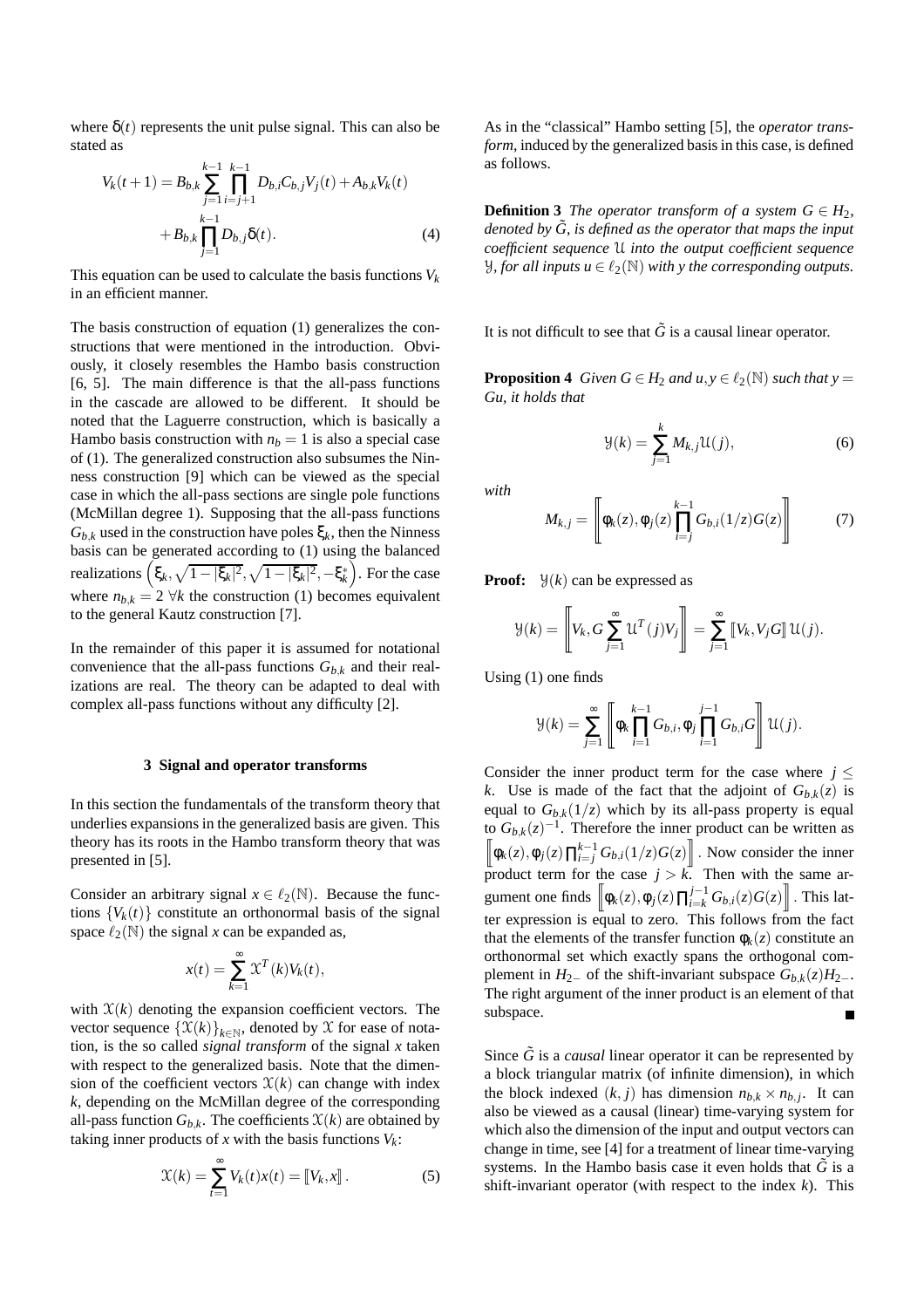means that in that case it holds that  $M_{k,i} = M_{k+m,i+m}$  for all  $k$ , *j* and *m*. Stated otherwise,  $M_{k,j}$  depends only on the difference  $k - j$ . This can easily be verified using the fact that in that case  $\prod_{i=1}^{k-1} G_{b,i}(1/z) = G_b(1/z)^{k-j}$ , where  $G_b$  is the single all-pass function generating the basis. In the Hambo case one therefore usually writes  $M_{k-j}$  instead of  $M_{k,j}$ . It should be noted that in that case the matrix representation of  $\tilde{G}$  becomes block lower triangular Toeplitz. Also in that case all the blocks have dimension  $n_b \times n_b$ .

For the Hambo basis it was shown in [5] that  $\tilde{G}(\lambda)$  which is defined as  $\tilde{G}(\lambda) = \sum_{k=1}^{\infty} M_k \lambda^{-k}$ , is obtained from  $G(z)$  by applying a simple variable substitution. Also it was shown how a minimal state-space realization of  $\tilde{G}(\lambda)$  can be derived on the basis of a minimal realization of  $G(z)$  by means of solving a set of Sylvester equations in [3]. In the following sections it will be shown that very similar results hold for the generalized basis.

#### **4 Variable substitution property**

It will be shown that the operator transform, as defined previously, can be obtained from the original transfer function  $G(z) \in H<sub>2</sub>$  by applying a variable substitution in its Laurent expansion, which is given by

$$
G(z) = \sum_{\tau=0}^{\infty} g_{\tau} z^{-\tau}.
$$
 (8)

The parameters  $g<sub>\tau</sub>$  represent the impulse response parameters of the system *G*. The variable substitution consists of a replacement of the shift operation *z*−<sup>1</sup> by a causal linear time-varying operator, denoted N, to be defined shortly.

In order to demonstrate this property, use is made of a dual orthonormal basis that spans the space of coefficient sequences.

**Proposition 5** *Denote*  $W_t(k) = V_k(t)$ *. Then the sequences*  ${W_t(k)}_{k \in \mathbb{N}}$  *with*  $t \in \mathbb{N}$ *, constitute an orthonormal basis of the space of coefficient sequences that is related to the generalized orthonormal basis generated by the sequence of balanced all-pass functions*  $G_{b,k}$ .

For a proof the reader is referred to [5] in which a similar proposition is given for the Hambo basis case.

With (4) it immediately follows that the basis functions  $W_t$ can be constructed recursively using the following set of equations.

$$
W_1(k) = B_{b,k} \prod_{j=1}^{k-1} D_{b,j},
$$
\n(9)

$$
W_{t+1}(k) = B_{b,k} \sum_{j=1}^{k-1} \prod_{i=j+1}^{k-1} D_{b,i} C_{b,j} W_t(j) + A_{b,k} W_t(k).
$$
 (10)

These expressions imply the following.

*k*−1

**Proposition 6** *It holds for all t*  $\in \mathbb{N}$  *that*  $W_{t+1} = \mathcal{N}W_t$  *where* N *is a causal linear time-varying operator that has statespace realization*  $(D_{h,k}, C_{h,k}, B_{h,k}, A_{h,k})$ .

Defining  $N^m$  as  $\prod_{j=1}^m N$  proposition 6 may alternatively be expressed as  $W_t = N^{t-1}W_1$ . Note that the operator N can be thought of as the block lower triangular matrix  $A_{\infty}$  defined as the limiting case of  $A_k$  in (2).

The operator N can be used to derive an expression for  $\tilde{G}$ according to the following proposition.

**Proposition 7** *(Variable substitution property) The operator transform*  $\tilde{G}$  *of a system*  $G \in H_2$  *is given by* 

$$
\tilde{G} = \sum_{\tau=0}^{\infty} g_{\tau} \mathcal{N}^{\tau}.
$$
 (11)

**Proof:** Take any input  $u \in \ell_2(\mathbb{N})$  and corresponding output *y* of the system *G*. It follows from (5) and the definition of  $W_t$  that the expansion coefficients of these signals satisfy

$$
\mathcal{U}(k) = \sum_{t=1}^{\infty} \mathcal{N}^{t-1} W_1(k) u(t), \ \mathcal{Y}(k) = \sum_{t=1}^{\infty} \mathcal{N}^{t-1} W_1(k) y(t).
$$

Supposing *G* has Laurent expansion (8) the expression for Y, can be phrased as

$$
\mathcal{Y}(k) = \sum_{t=1}^{\infty} \mathcal{N}^{t-1} W_1(k) \sum_{\tau}^{t} g_{\tau} u(t-\tau)
$$

$$
= \sum_{\tau=0}^{\infty} g_{\tau} \sum_{t=\tau+1}^{\infty} u(t-\tau) \mathcal{N}^{t-1} W_1(k).
$$

Substituting  $t' = t - \tau$  one gets

$$
\mathcal{Y}(k) = \sum_{\tau=0}^{\infty} g_{\tau} \sum_{t'=1}^{\infty} u(t') \mathcal{N}^{t'+\tau-1} W_1(k).
$$

By linearity of the operator  $N$  this can be expressed as

$$
\mathcal{Y}(k) = \sum_{\tau=0}^{\infty} g_{\tau} \left( \mathcal{N}^{\tau} \sum_{t'=1}^{\infty} u(t') \mathcal{N}^{t'-1} W_1 \right) (k).
$$

Since it holds that  $\sum_{t'=1}^{\infty} u(t') N^{t'-1} W_1 = \mathcal{U}$  this expression can more concisely be written as (11).

Expression (11) can be interpreted as the equivalent of the variable substitution property of the original Hambo transform [5]. In that case it holds that the operator transform  $\tilde{G}(\lambda)$  is obtained according to  $\tilde{G}(\lambda)$  =  $\sum_{\tau=0}^{\infty} g_{\tau} N(\lambda)^{\tau}$ , with the operator *N* being the time-invariant version of N. With  $G_b(z)$  with balanced state-space realization  $(A_b, B_b, C_b, D_b)$  is the all-pass function generating the Hambo basis, then the corresponding  $N(\lambda)$  has state-space realization  $(D_h, C_h, B_h, A_h)$ .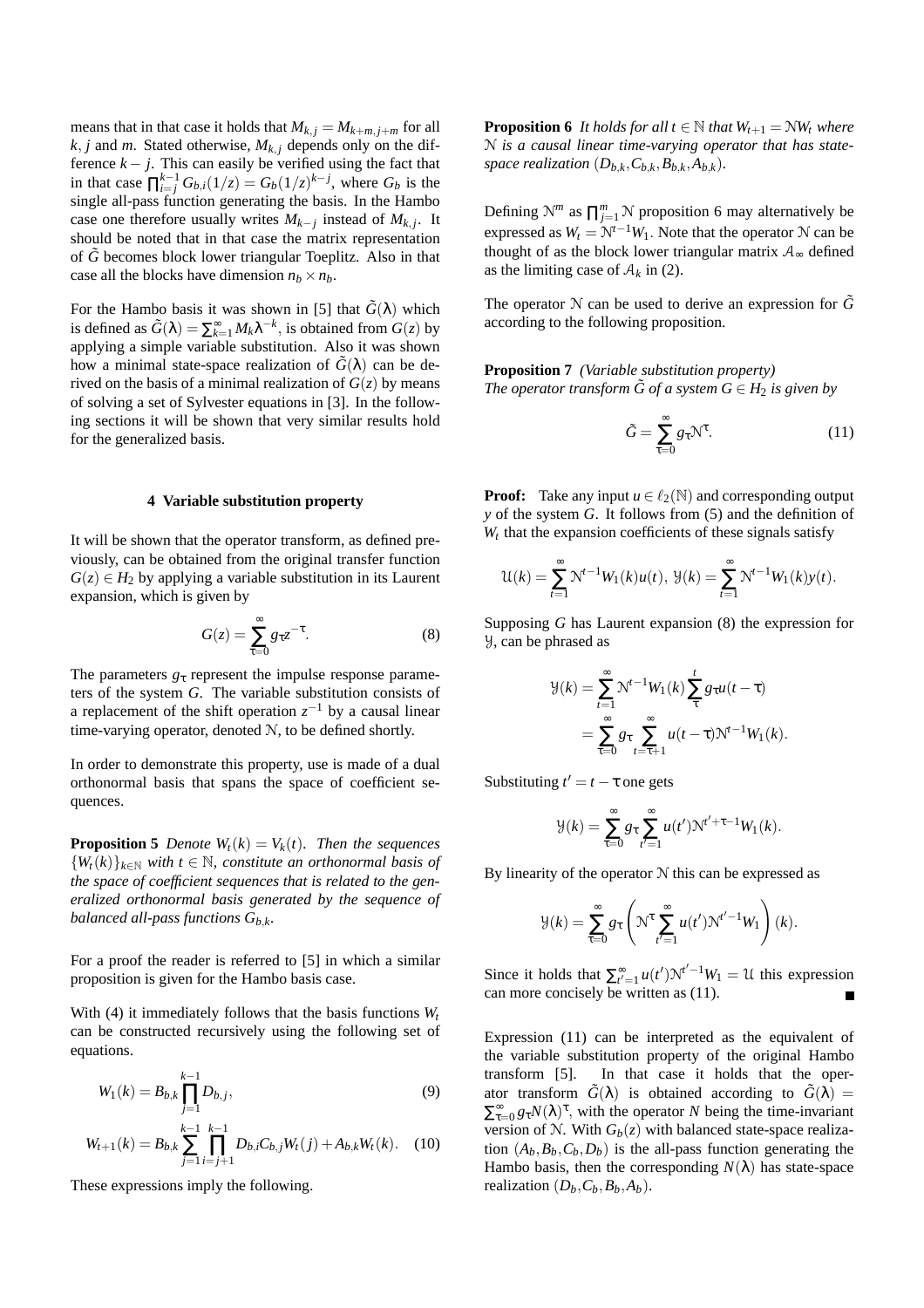## **5 State-space expressions**

In [3] it was shown how using a realization theory approach a set of Sylvester equations could be derived by which on the basis of a state-space realization of a system  $G(z)$ , a statespace realization of its Hambo operator transform can be determined. In this section it is shown that the very same Sylvester equations can be used for the computation of a state-space realization of the operator transform that is induced by the generalized basis construction of (1).

The expressions for the state-space realization of the generalized operator transform, denoted by  $\tilde{G}$  are derived on the basis of equation (7). Due to lack of space we cannot give a complete derivation but an idea of the proof is given in the appendix.

**Proposition 8** *Given a stable linear-time invariant system G with minimal state-space realization* (*A*,*B*,*C*,*D*)*, it holds, with*  $M_k$ , *as defined by* (6)*, that* 

$$
M_{k,j} = \tilde{D}_k, \qquad j = k,\tag{12}
$$

$$
M_{k,j} = \tilde{C}_k \prod_{i=j+1}^{k-1} \tilde{A}_i \tilde{B}_j, \qquad j < k,\tag{13}
$$

with  $\tilde{A}_k, \tilde{B}_k, \tilde{C}_k$  and  $\tilde{D}_k$  satisfying

$$
A\tilde{B}_k A_{k,k} + BC_{k,k} = \tilde{B}_k, \qquad (14)
$$

$$
A_{b,k}\tilde{C}_kA + B_{b,k}C = \tilde{C}_k, \qquad (15)
$$

$$
A^T X_o \tilde{A}_k A + C^T \left( C_{b,k} \tilde{C}_k A + D_{b,k} C \right) = X_o \tilde{A}_k, \tag{16}
$$

$$
A_{b,k}\tilde{D}_k A_{b,k}^T + (B_{b,k}D + A_{b,k}\tilde{C}_k B) B_{b,k}^T = \tilde{D}_k, \tag{17}
$$

*where Xo represents the observability Gramian associated with the pair* (*A*,*C*)*. Hence the operator transform*  $\tilde{G}$ , as defined in definition 3 has state-space realization  $(\tilde{A}_k, \tilde{B}_k, \tilde{C}_k, \tilde{D}_k).$ 

An idea of the proof is given in the appendix. It can be shown that equations (14) through (17) can be written as one Sylvester equation [2]:

$$
\begin{bmatrix}\nA^T & C^T C_{b,k} \\
0 & A_{b,k}\n\end{bmatrix}\n\begin{bmatrix}\nX_o \tilde{A}_k & X_o \tilde{B}_k \\
\tilde{C}_k & \tilde{D}_k\n\end{bmatrix}\n\begin{bmatrix}\nA & BB_{b,k}^T \\
0 & A_{b,k}^T\n\end{bmatrix} + \n\begin{bmatrix}\nC^T D_{b,k} \\
B_{b,k}\n\end{bmatrix}\n[C & DB_{b,k}^T\n\end{bmatrix} = \n\begin{bmatrix}\nX_o \tilde{A}_k & X_o \tilde{B}_k \\
\tilde{C}_k & \tilde{D}_k\n\end{bmatrix}.
$$
\n(18)

Note that equation (18) can be simplified further by first applying an output balancing transformation to the state-space realization of  $G(z)$  so that  $X_0 = I$ . It should also be mentioned that a dual formulation of (18) involving the controllability Gramian associated with the pair  $(A, B)$  is also possible.

Equation (16) reveals that the state-space dimension of the resulting realization of  $\tilde{G}$  is equal to the state-space dimension of the realization (*A*,*B*,*C*,*D*) of *G*. It can be

shown that the Gramians associated with  $(\tilde{A}_k, \tilde{B}_k, \tilde{C}_k, \tilde{D}_k)$ are equal to the Gramians associated with  $(A, B, C, D)$  [2]. Since  $(A, B, C, D)$  is assumed to be minimal this, among other things, implies that  $(\tilde{A}_k, \tilde{B}_k, \tilde{C}_k, \tilde{D}_k)$  is minimal as well, which in turn implies that McMillan degree is invariant under operator transformation.

In the special case of Hambo bases, the operator transform  $\tilde{G}(\lambda)$  is a linear time-invariant system. In order to obtain a minimal state-space realization of  $\tilde{G}(\lambda)$  equation (18) needs to be solved only once, instead of for every *k* as in the general case.

In the context of Hambo transform theory formula (18) has been derived before in [3]. Also, for that specialized case, a dual formula for the inverse operator transform was given. In this paper we will not pursue the derivation of an inverse expression for the generalized case (see [2] for a treatment of that problem). Instead we will present one possible application of the generalized operator transform theory, namely for the computation of the expansion coefficients  $L_k$ .

**Proposition 9** *Suppose*  $G \in H_{2-}$  *has a minimal state-space realization*  $(A, B, C)$ *. Then the expansion coefficients*  $L_k$  *of the expansion of G in terms of the generalized orthonormal basis functions as defined by* (1) *satisfy*

$$
L_k = \tilde{C}_k \prod_{j=1}^{k-1} \tilde{A}_j B,\tag{19}
$$

*with*  $\tilde{A}_j$  *and*  $\tilde{C}_k$  *obtained as the solutions to equations* (16) *and* (15)*.*

# A proof is given in the appendix.

This proposition shows that the coefficients can be computed as the impulse response of a linear time-varying system with state-space realization  $(\tilde{A}_k, B, \tilde{C}_k)$ . In the Hambo basis case it holds that  $\tilde{A}_i = \tilde{A}_j \ \forall i, j$  and then the coefficients can be computed as the impulse response of a linear *timeinvariant* system, i.e. in that case one gets

$$
L_k = \tilde{C}\tilde{A}^{k-1}B.
$$

The result of proposition 9 can be used to devise an efficient recursive algorithm for the computation of expansion coefficients for generalized orthonormal bases. At the *k*-th step only the Sylvester equations for computation of  $\tilde{A}_k$  and  $\tilde{C}_k$ need to be solved. Such an algorithm is of course very reminiscent of similar recursive algorithms that were presented in the literature, e.g. [1] for the generalized case and [6] for the Hambo basis case.

# **6 Conclusion**

In this paper a general transform theory was presented that underlies expansions of stable linear time-invariant systems